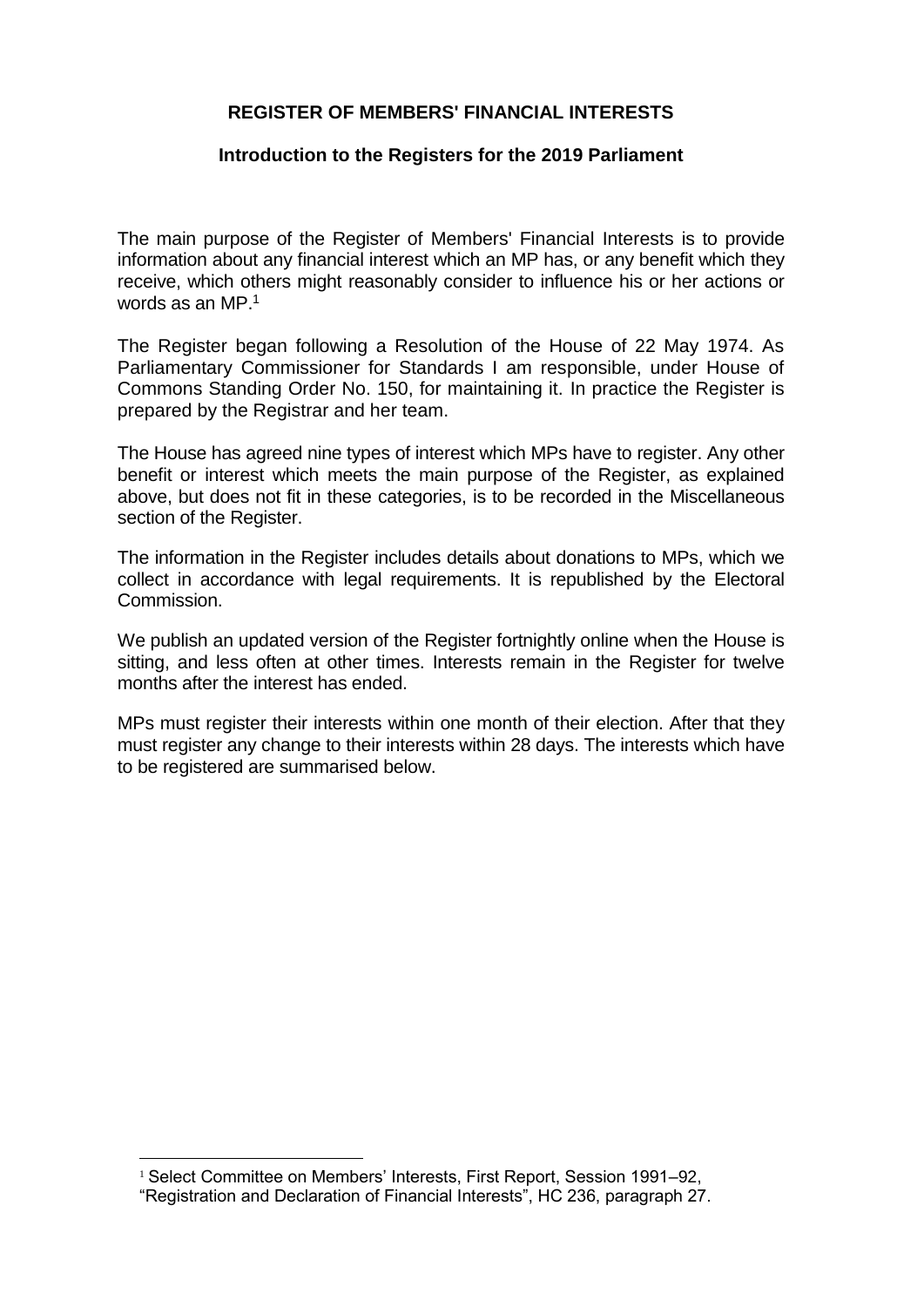| <b>Category number</b><br>and name                                                                                                   | What MPs must register                                                                                                                                                                                                                                                                                            |
|--------------------------------------------------------------------------------------------------------------------------------------|-------------------------------------------------------------------------------------------------------------------------------------------------------------------------------------------------------------------------------------------------------------------------------------------------------------------|
| 1. Employment and<br>earnings                                                                                                        | Individual earnings payments over £100<br>Any earnings payments of whatever size, if the total value of<br>what the MP receives from that source is over £300 in a<br>calendar year (eg 2020)                                                                                                                     |
| 2. Donations and<br>other support                                                                                                    | Any donation in money or in kind valued at over £1,500, and<br>any donation in money or in kind valued at over £500 if the<br>MP has received donations totalling over £1,500 in value<br>from that source in the calendar year. This includes loans<br>and "linked" donations received via a party organisation. |
| 3. Gifts, benefits and<br>hospitality from UK<br>sources (if related to<br>membership of the<br>House or to political<br>activities) | Any benefit with a value over £300, and any benefit of<br>whatever value if the same source has given the MP similar<br>benefits which - together with this one - have a total value of<br>over £300 in value in the calendar year.                                                                               |
| 4. Visits outside the<br>UK (if related to<br>membership of the<br>House or to political<br>activities)                              | Any visit with a value over £300, if not wholly paid for by<br>public funds; or any other visit if the same source has given<br>the MP similar visits which - together with this one - have a<br>total value of over £300 in value in the calendar year.                                                          |
| 5. Gifts and benefits<br>from sources outside<br>the UK (if related to<br>membership of the<br>House or to political<br>activities)  | Any benefit with a value over £300, or any benefit of<br>whatever value if the same source has given the MP similar<br>benefits which - together with this one - have a total value of<br>over £300 in value in the calendar year.                                                                                |
| 6. Land and property<br>(excluding any used<br>only for the personal<br>residential purposes of<br>the MP or their close<br>family)  | (i) Any land or property if the MP's portfolio has a value over<br>£100,000<br>(ii) Any land or property if the MP's portfolio generates annual<br>income over £10,000                                                                                                                                            |
| 7. Shareholdings                                                                                                                     | (i) Any shares where the MP holds more than 15% of issued<br>share capital in that company (on the preceding 5 April), or<br>(ii) Any other shares if the MP's holding in that company (on<br>the preceding 5 April), is worth more than £70,000                                                                  |
| 8. Miscellaneous                                                                                                                     | Any other interest or benefit, if the MP believes that someone<br>else might reasonably consider the interest to influence their<br>actions or words as an MP                                                                                                                                                     |
| 9. Family members<br>employed and<br>remunerated through<br>parliamentary<br>expenses]                                               | Any family members paid over £700 in a calendar year. (Job<br>titles and descriptions are set out on the webpages of the<br>Independent Parliamentary Standards Authority.)                                                                                                                                       |